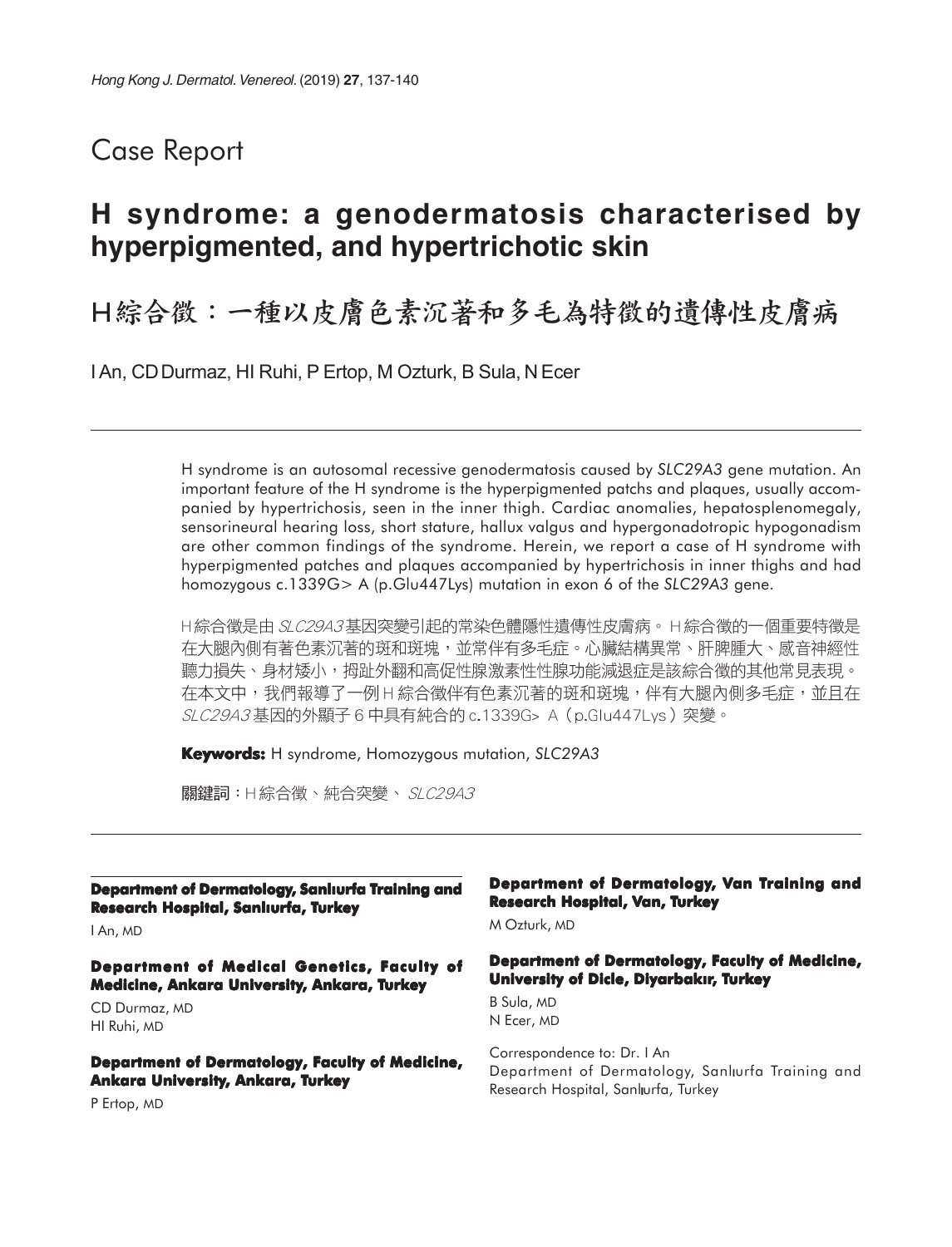## **Introduction**

H syndrome (OMIM 602782) is a rare autosomal recessive genodermatosis caused by *SLC29A3* gene mutation. H syndrome forms part of the spectrum of disorders termed "Histiocytosis Lymphadenopathy Plus Syndrome" the others of which are: Faisalabad histiocytosis, pigmented hypertrichosis with insulin-dependent diabetes mellitus syndrome and sinus histiocytosis with massive lymphadenopathy.<sup>1-3</sup> The characteristics of the disease are hyperpigmentation, hypertrichosis, cardiovascular anomalies, hearing loss, hepatosplenomegaly, flexion contractures in the joints and histiocyte infiltration. To date, approximately 100 patients have been described in the literature.<sup>2-8</sup> Herein, we report a case of H syndrome with hyperpigmented patches and plaques accompanied by hypertrichosis in the inner thighs and had homozygous c.1339G> A (p.Glu447Lys) mutation in exon 6 of the *SLC29A3* gene.

## **Case report report**

A 26-year-old male patient presented to our clinic with a four-year history of hyperpigmented lesions on the inner thigh and deformity of the hand fingers. Dermatological examination revealed symmetrical hyperpigmented and hypertrichotic patches of approximately 25x10 cm, extending from the inner thighs to the scrotum (Figure 1). There was flexion deformity in both proximal interphalangeal joints (Figure 2), multiple cervical lymphadenopathy and hepatosplenomegaly on examination. Arthritis was detected in both wrist and knee joints of the patient. Investigations showed microcytic anaemia and histopathological examination of the lesion revealed histiocyte infiltrations in the dermis, lymphocytes and plasma cell accumulations in the form of foci. Immunohistochemical examination revealed CD68 (+), S100 (+) and CD1a (-). These findings were suggestive of a diagnosis of H syndrome. The *SLC29A3* gene was sequenced together with all exons and exonintron junction regions. Homozygous c1339G> A (p.Glu447Lys) mutation was detected in 6th exon (Figure 3), confirming the diagnosis.



**Figure 1.** Symmetrical hyperpigmented and hypertrichotic patches extending from the inner thighs to the scrotum.



**Figure 2.** Flexion deformity is observed in the proximal interphalangeal joints of both hands.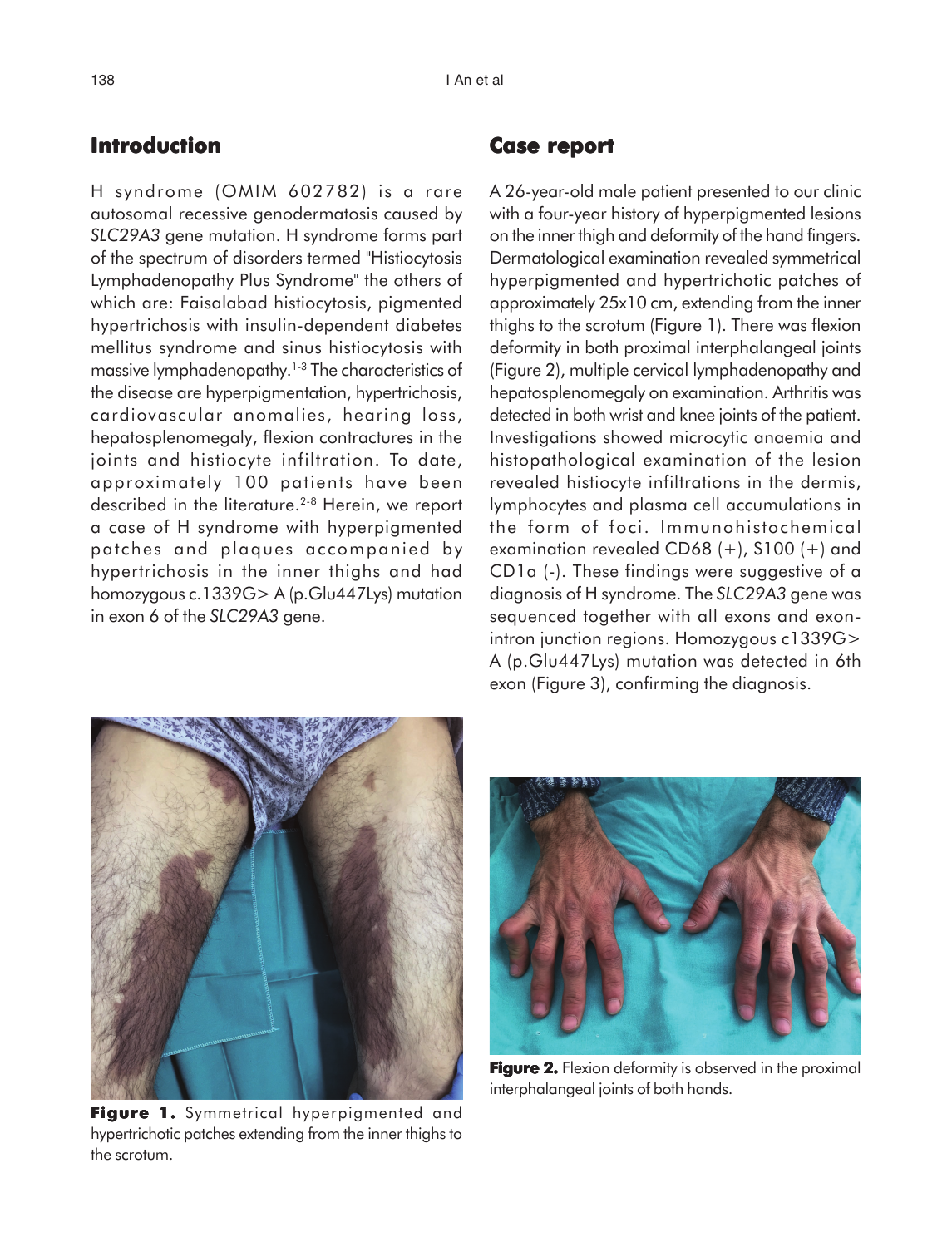## **Discussion**

H syndrome is caused by a mutation in the *SLC29A3* gene encoding the human equilibrative nucleoside transporter (hENT3) protein. ENT3 is mainly found on mitochondrial and lysosomal membranes and has important effects on the structure and function of these organelles. When the function of this protein is impaired, it results in histiocytic infiltration of many organs such as skin and heart.4-6

The H syndrome is characterised by hyperpigmented patches and plaques with hypertrichosis, usually seen in the inner thigh. In the later stages of the disease, hyperpigmented patches and plaques can be seen throughout the body including the trunk and neck.<sup>1-3</sup> In our patient, hypertrichosis and hyperpigmentation were present only on the medial aspects of the thighs.

Cardiac anomalies, hepatosplenomegaly, sensorineural hearing loss, short stature, facial dysmorphism, hallux valgus, orbital involvement and hypergonadotropic hypogonadism are other common findings of the syndrome. In H syndrome, mild microcytic anaemia, high erythrocyte sedimentation rate and elevated liver enzymes can be found.1-4,7

Melki et al reported a *SLC29A3* mutation in an 11 month-old boy with fever, pericardial effusion, diarrhoea and abdominal pain.<sup>6</sup> In H syndrome, cardiac anomalies such as interseptal defects and vena cava inferior agenesis can be seen.1,2 No cardiac anomalies were found in our patient.

In the differential diagnosis of H syndrome, Winchester syndrome and POEMS syndrome are included. 9,10 Winchester syndrome is an autosomal recessive disease characterised by short stature, osteoporosis, joint contractures,



**CCCAGGGAGCTGGCTAAGGCCA** 

#### **Figure 3.** Homozygous c.1339G> A (p.Glu447Lys) mutation was detected in the 6th exon of the *SLC29A3* gene.